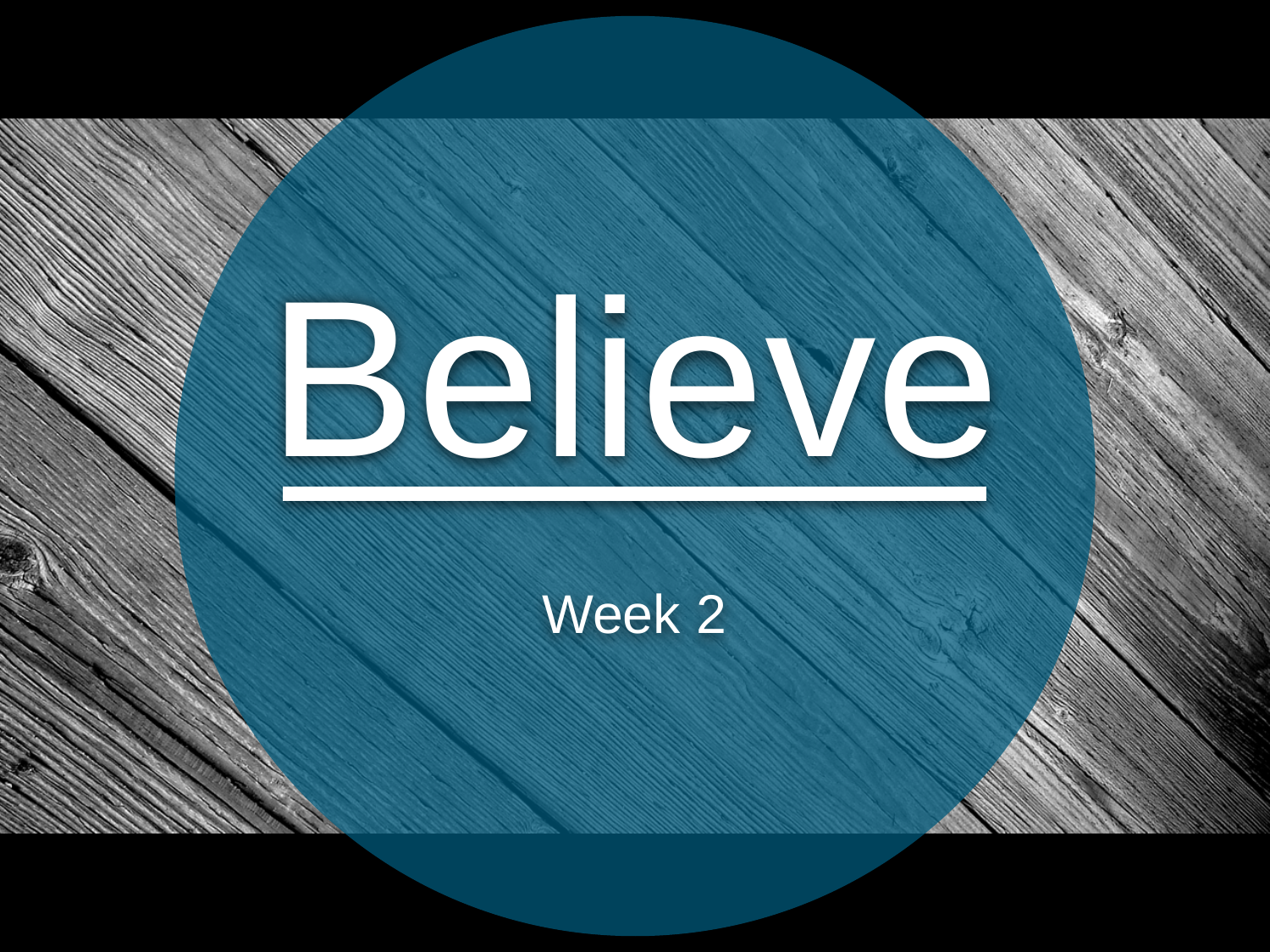# Is God Good?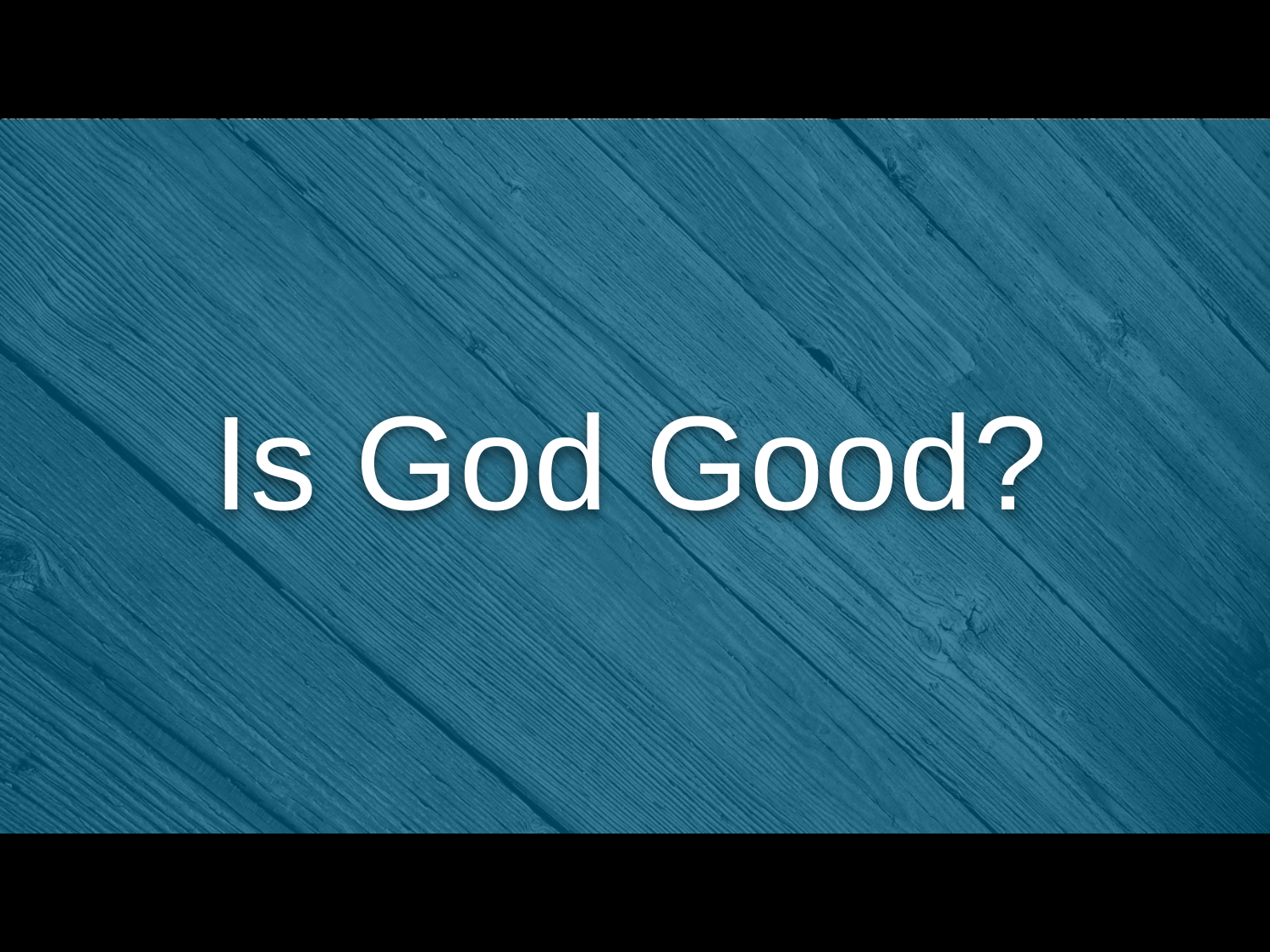We agree that there is only One Triune God, so why does the Creator of everything care about us?

Even David himself asks this: Psalm 8: 3-6

The Answer-God Loves Us!!! Ephesians 2:10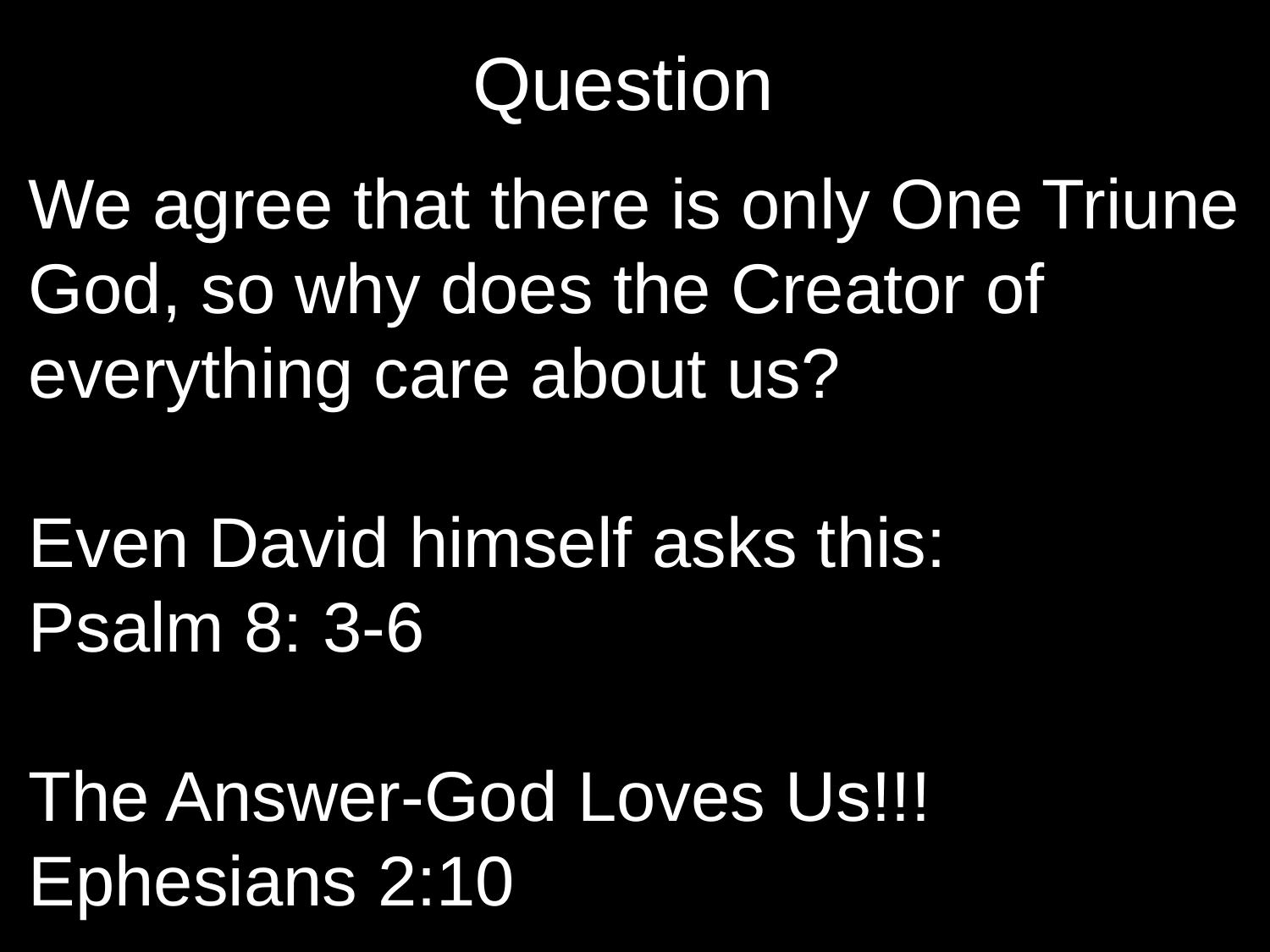Is God near or far away?

The Psalmist answers this: Psalm 121: 3-8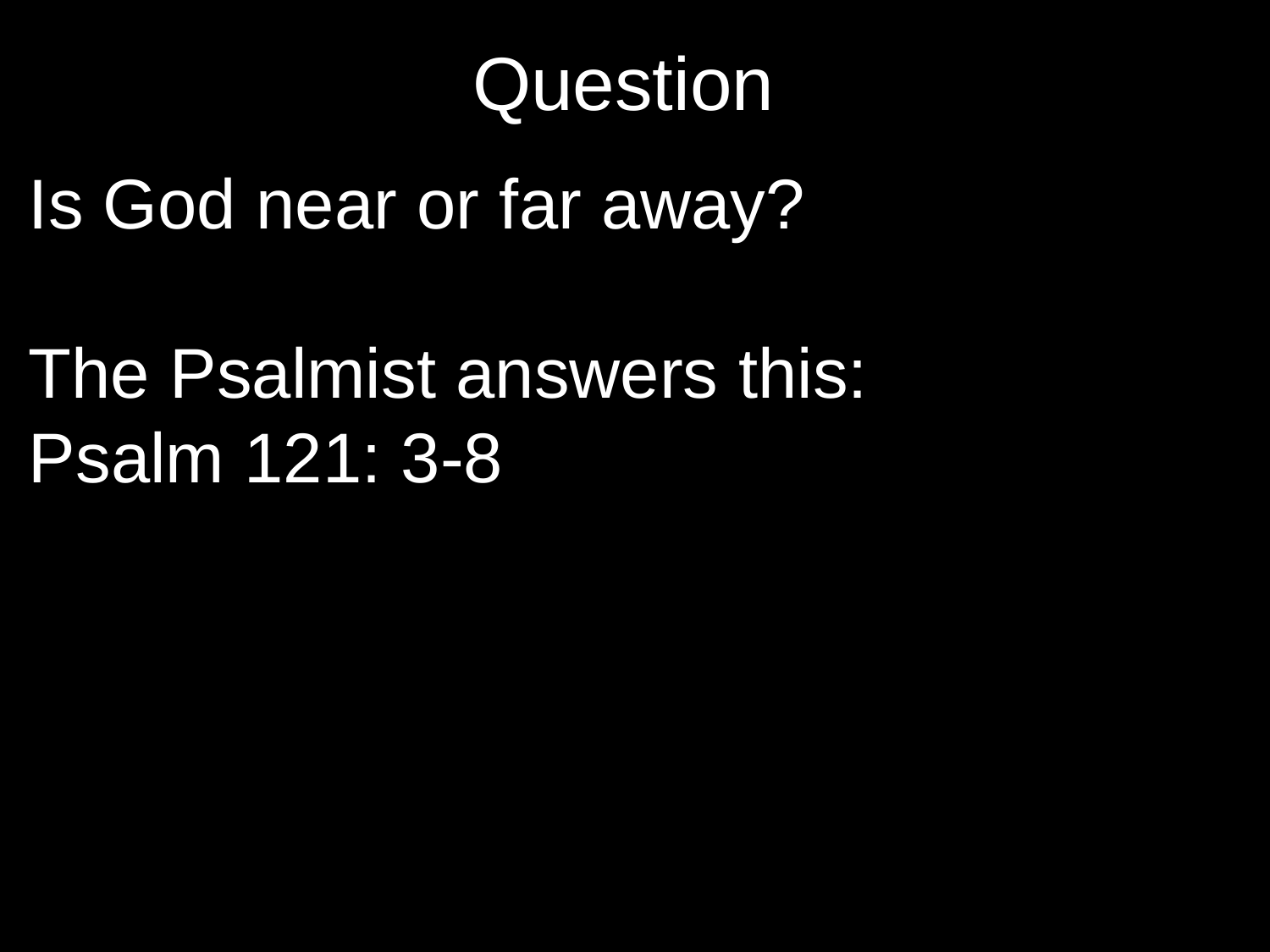Does God have a plan for you?

The Psalmist answers this: Psalm 139: 16

More proof: Philippians 1: 6 Romans 8: 28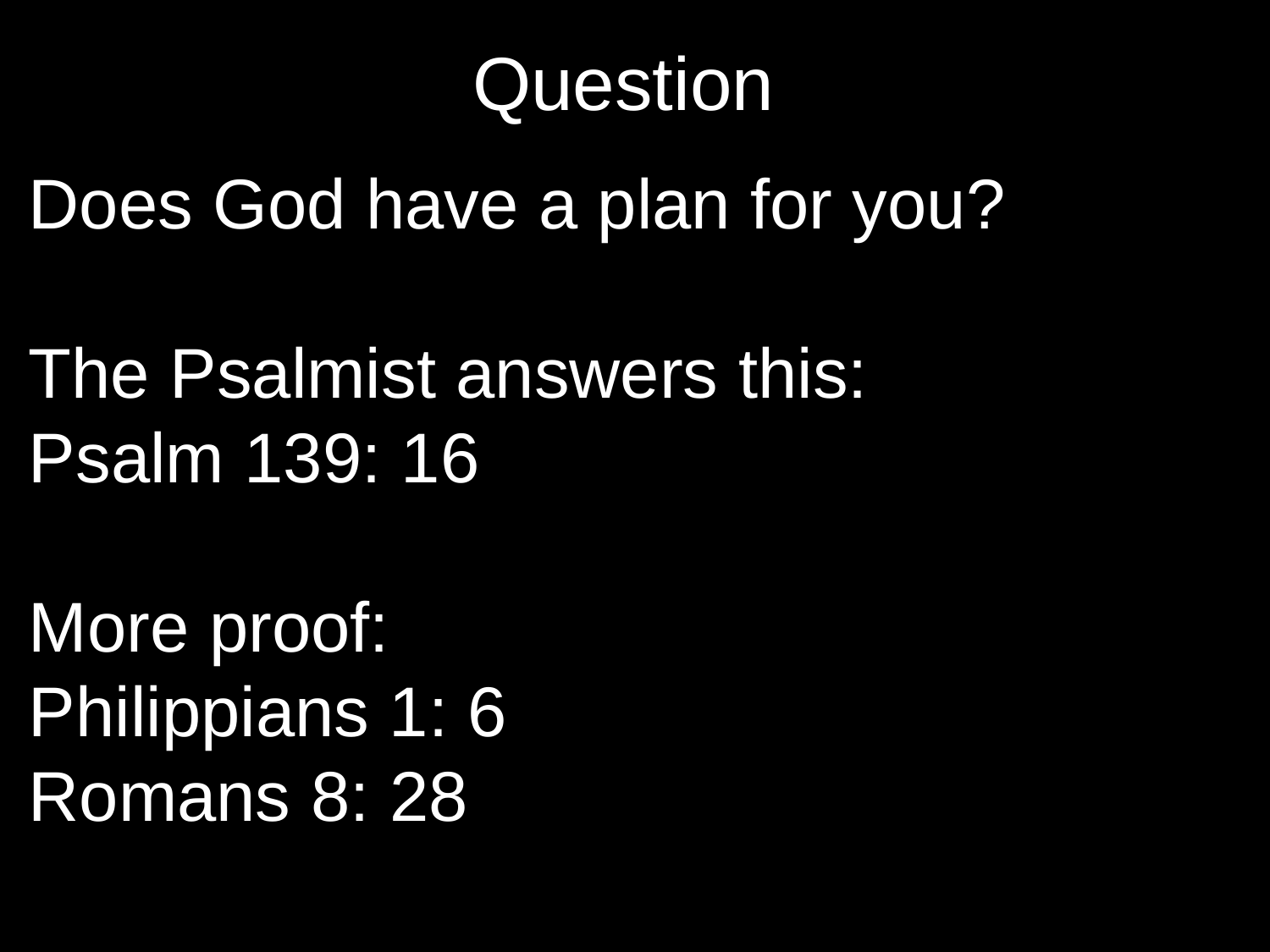Do you know what God's plan is for you?

Isaiah 55: 8-9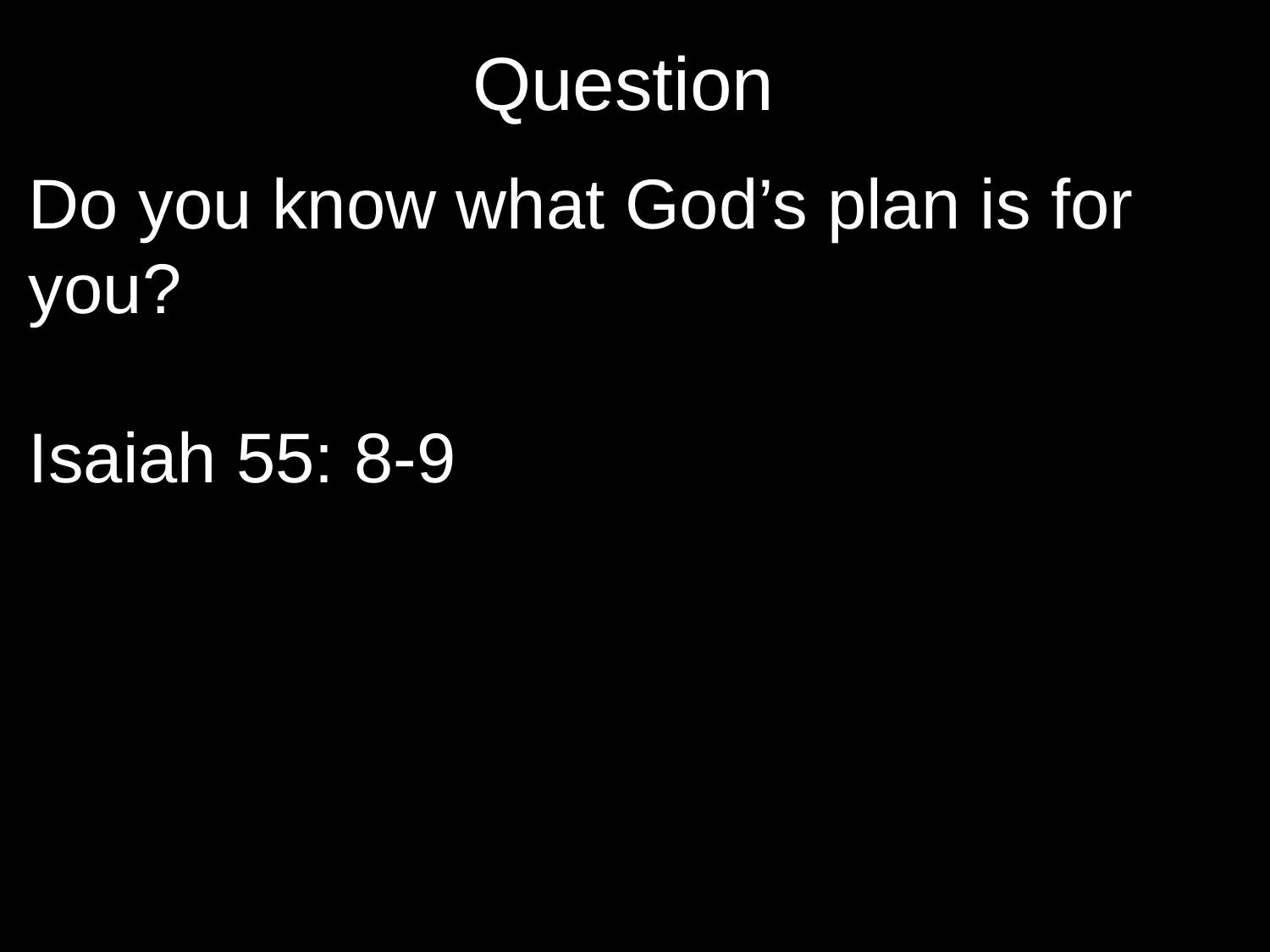### The Man who was told the plan

Genesis 37: 1-11

#### Genesis 37: 12-28

What would you think of your dream if you were in Joseph's shoes?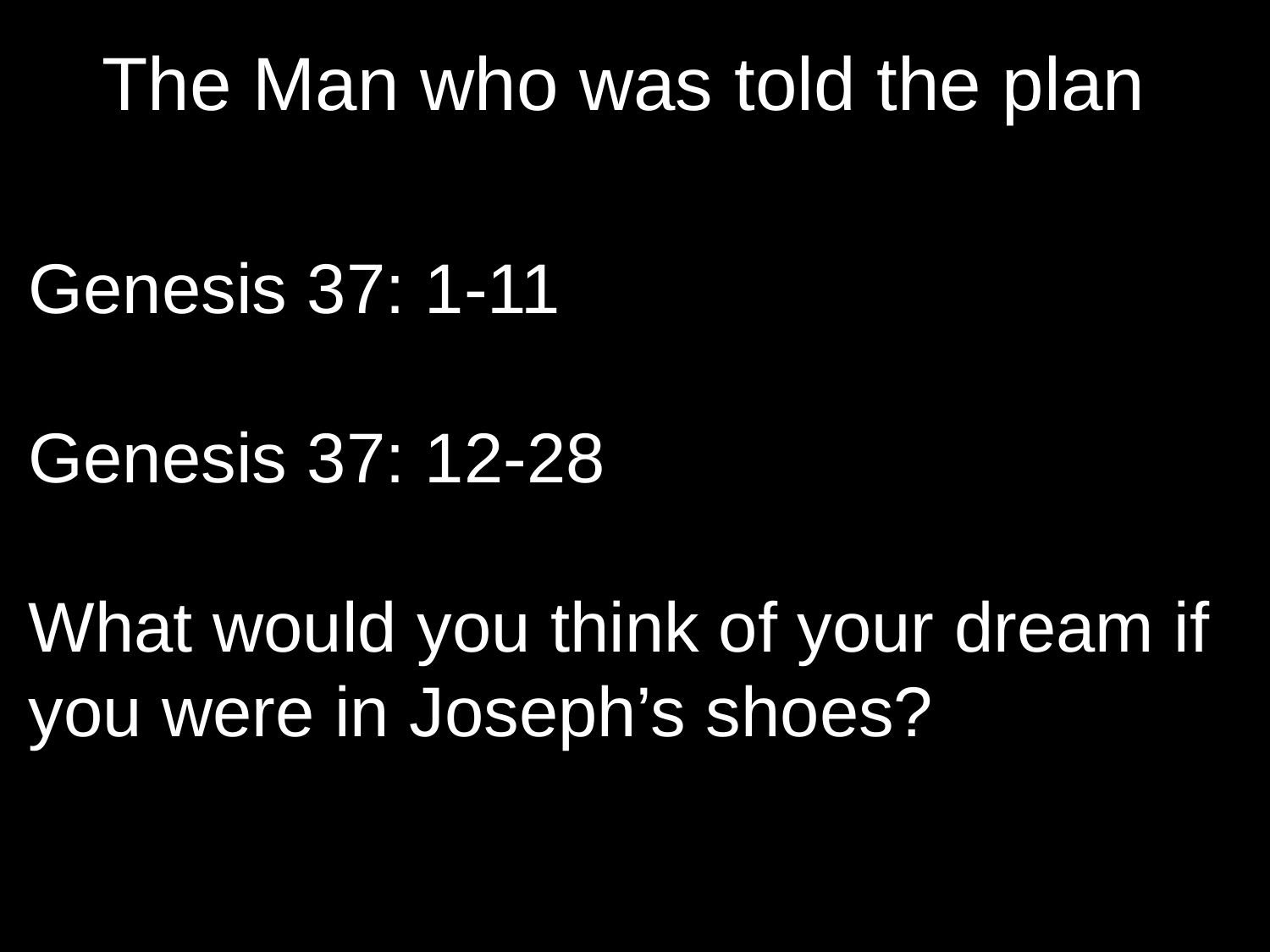The Man who was told the plan Genesis 39: 2-6

What would you think about your dream now if you were in Joseph's shoes?

Genesis 39: 7-20 What would you think of your dream if you were in Joseph's shoes?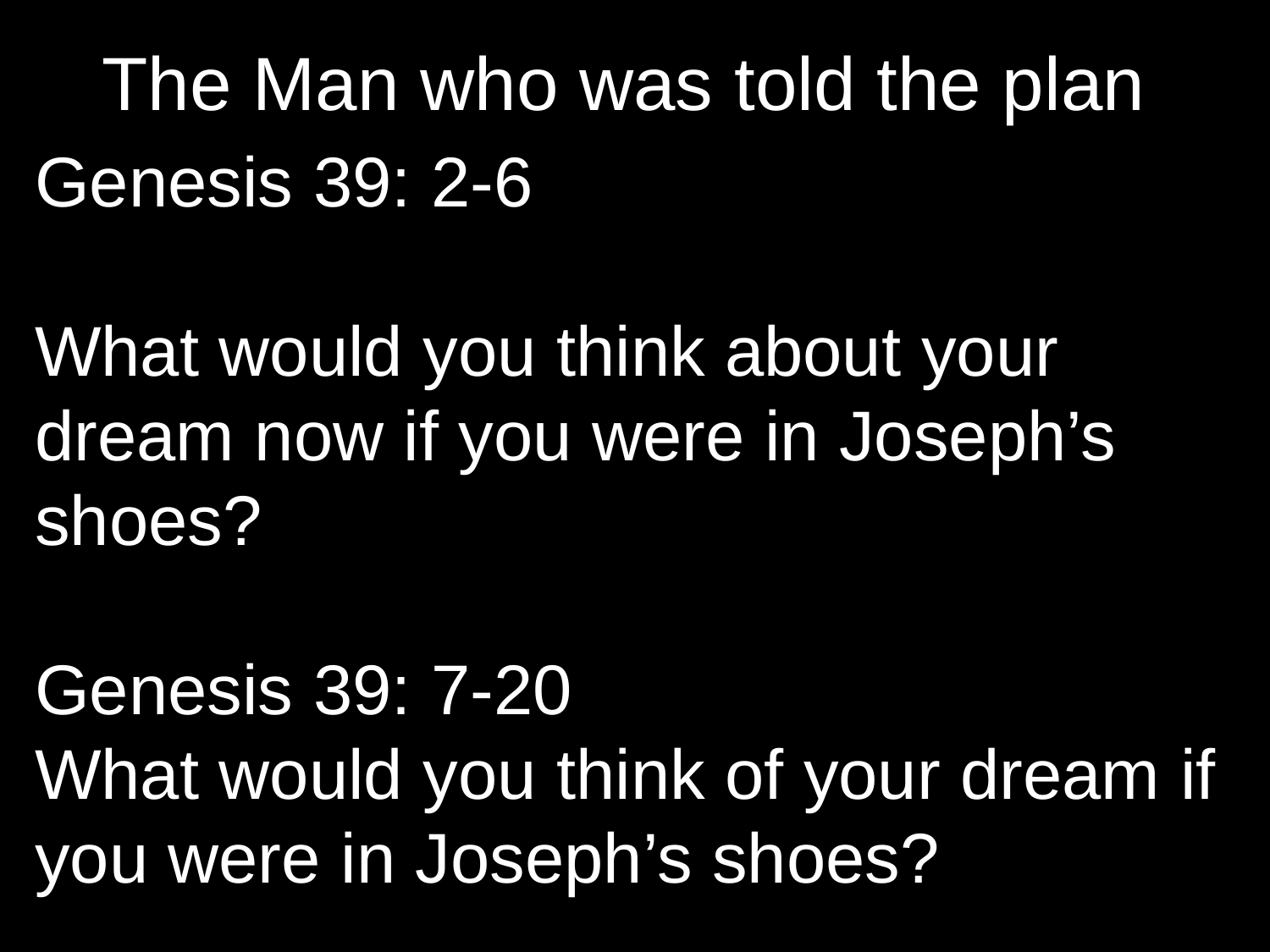The Man who was told the plan Genesis 39: 21-23

What do we learn about God in this passage?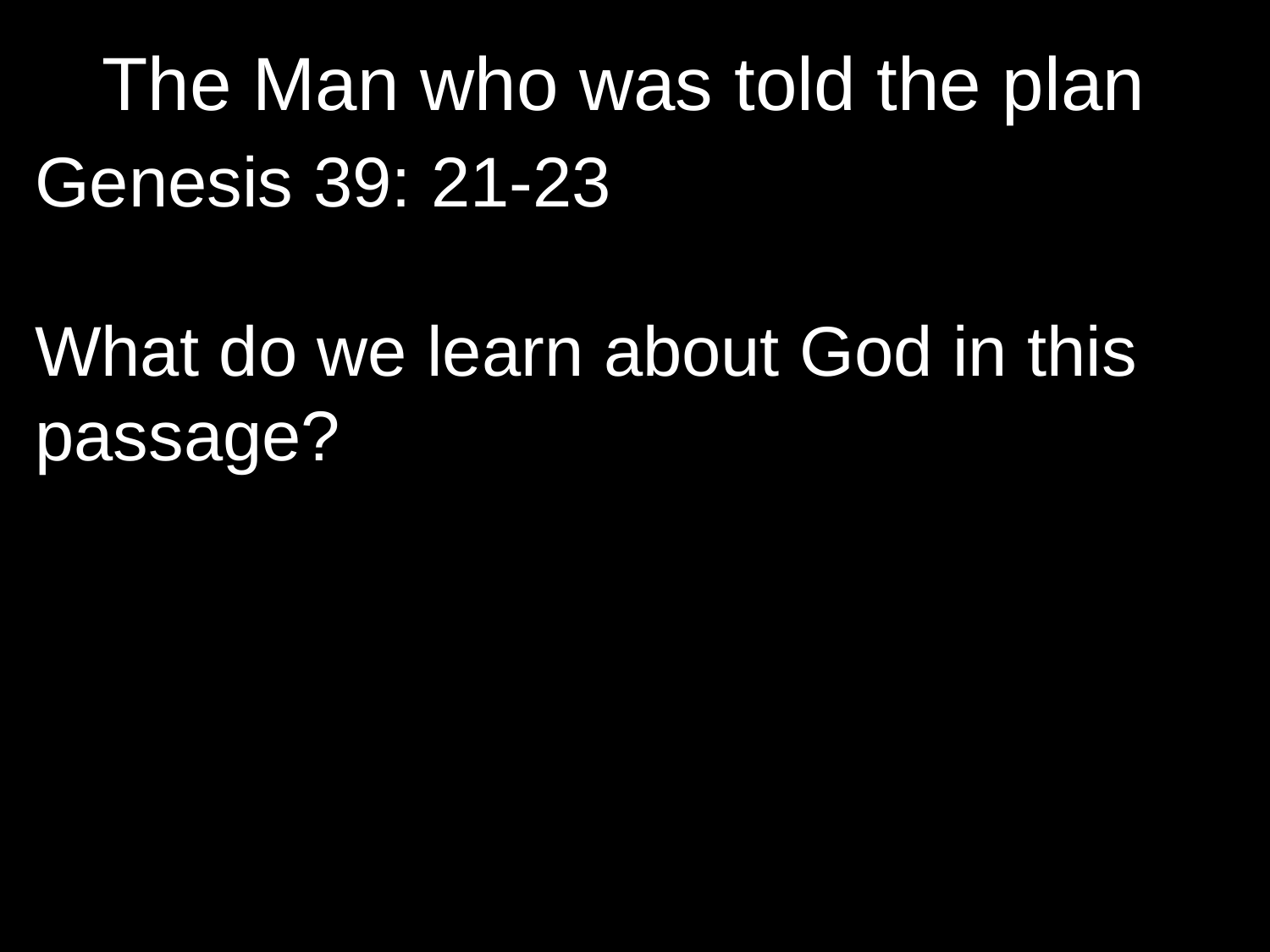Can you spot the hidden hand of God in Joseph's life?

Genesis 40: 1-4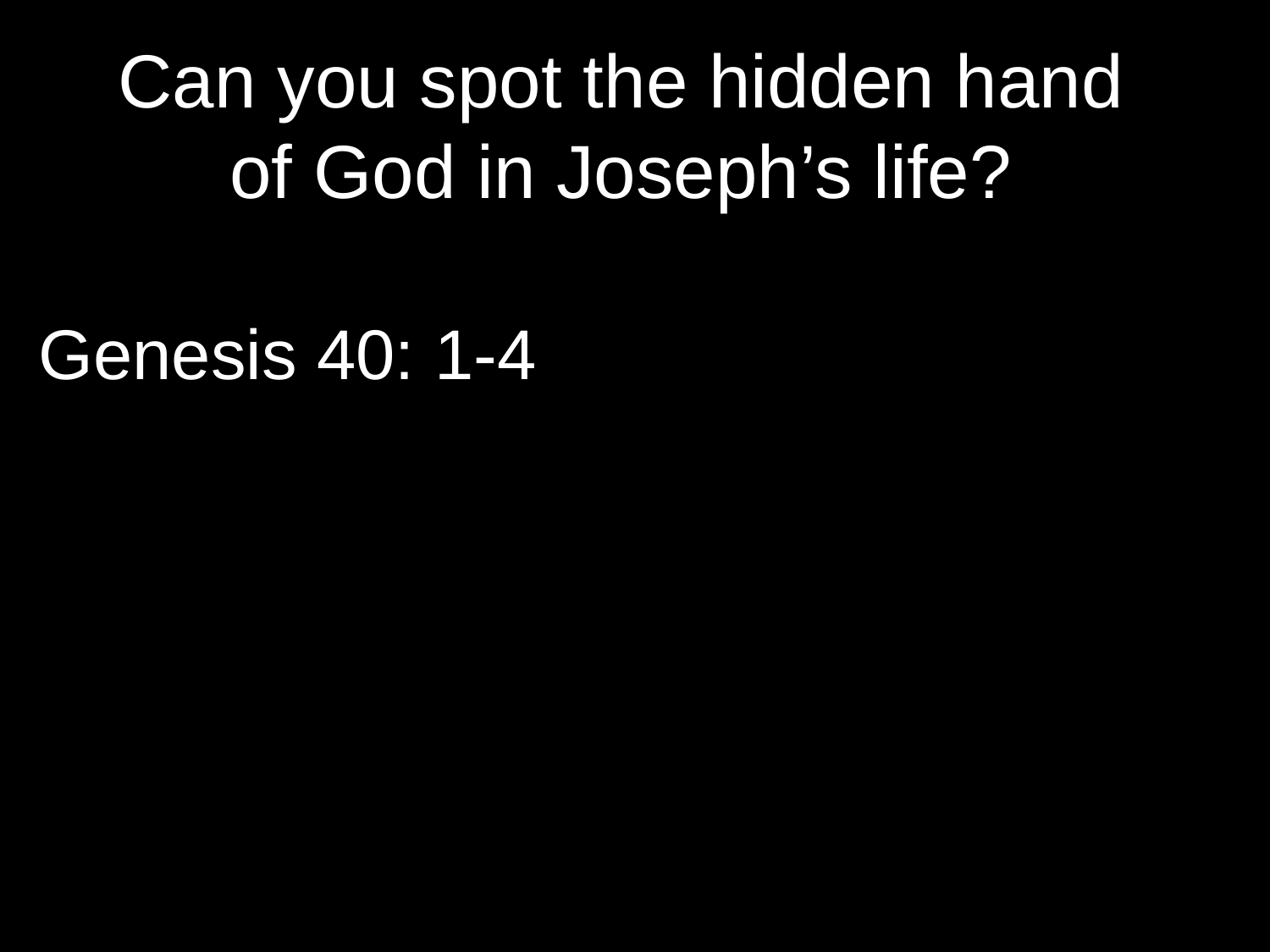Some time later, the cupbearer and the baker of the king of Egypt offended their master, the king of Egypt. **Pharaoh** was angry with his two officials, the chief cupbearer and the chief baker, and **put them in custody in the house of the captain of the guard**, in the same prison where Joseph was confined. **The captain of the guard assigned them to Joseph**, and he attended them.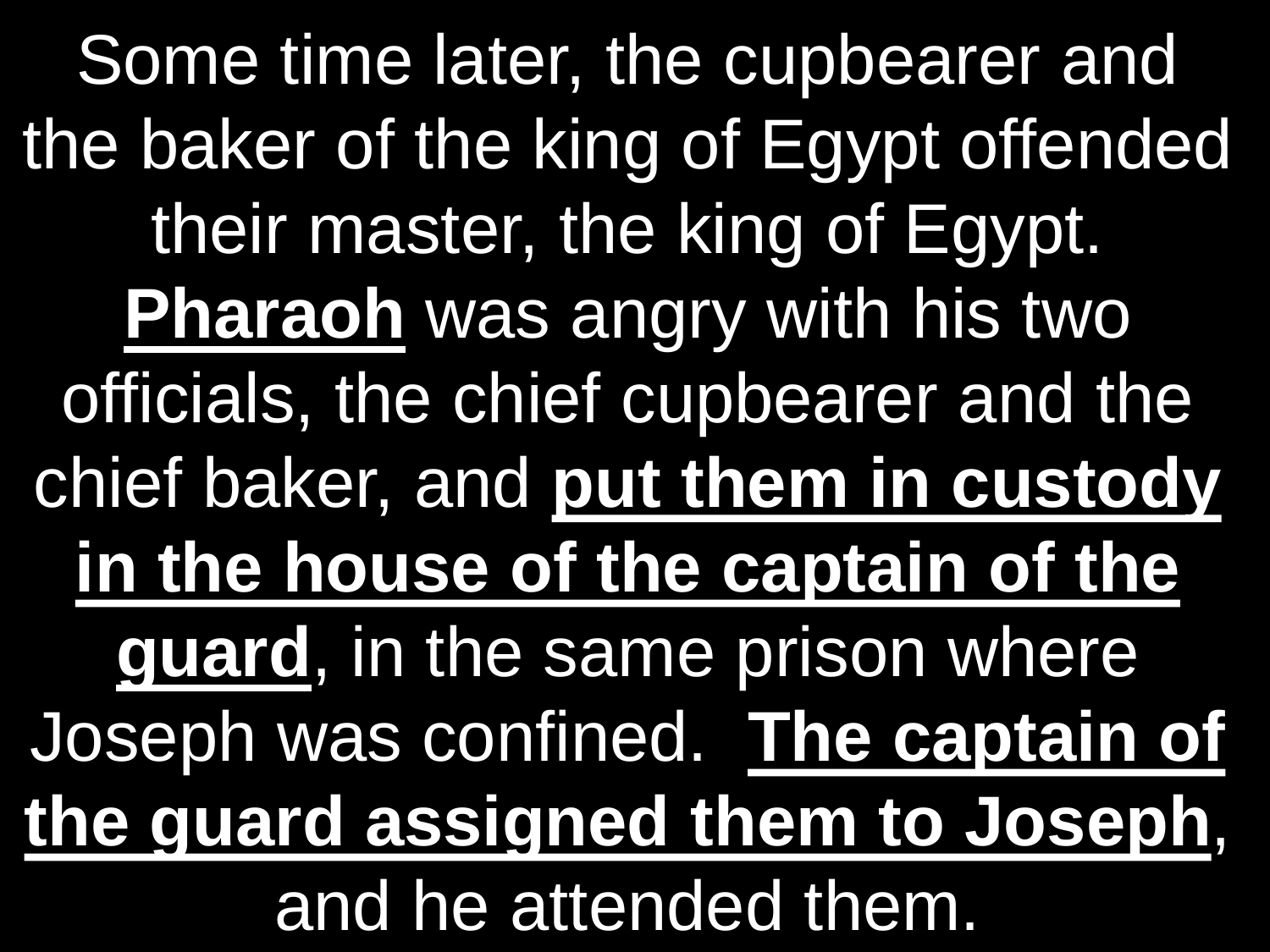*The captain of the guard assigned them to Joseph*- Who was the captain of the guard?

Genesis 39: 1

Do you see what God did?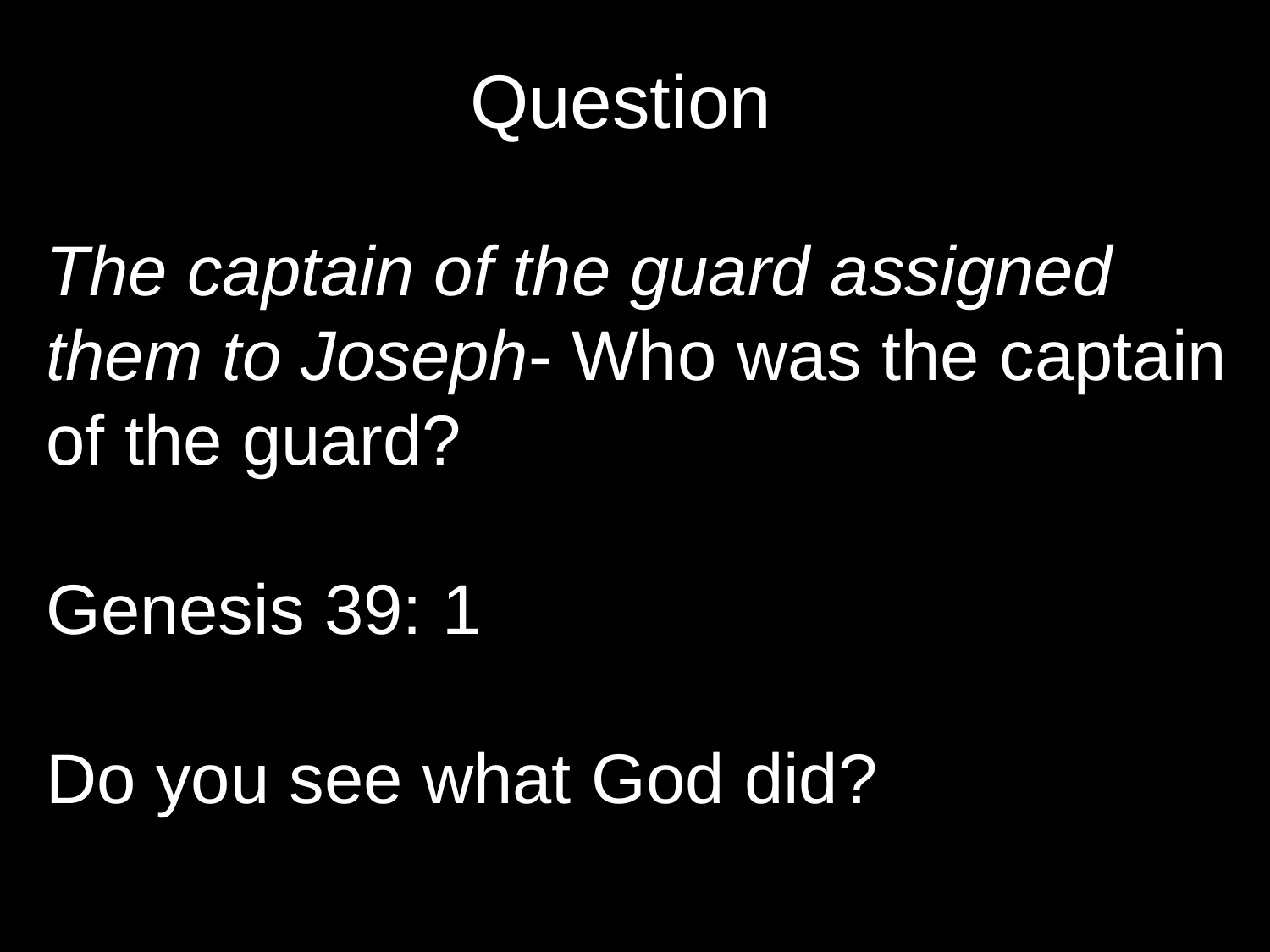Listen closely to each of these passages as we read them.

- •Philippians 4: 6-7 • 1 Peter 5: 6-7
- John 14: 27
- •Psalm 34: 17-19
- •Isaiah 40: 31
- Deuteronomy 31: 6
- •Psalm 112: 6-8
- Romans 8: 31-32
- •Isaiah 41: 10
- •Psalm 86: 15
- Romans 8: 38-39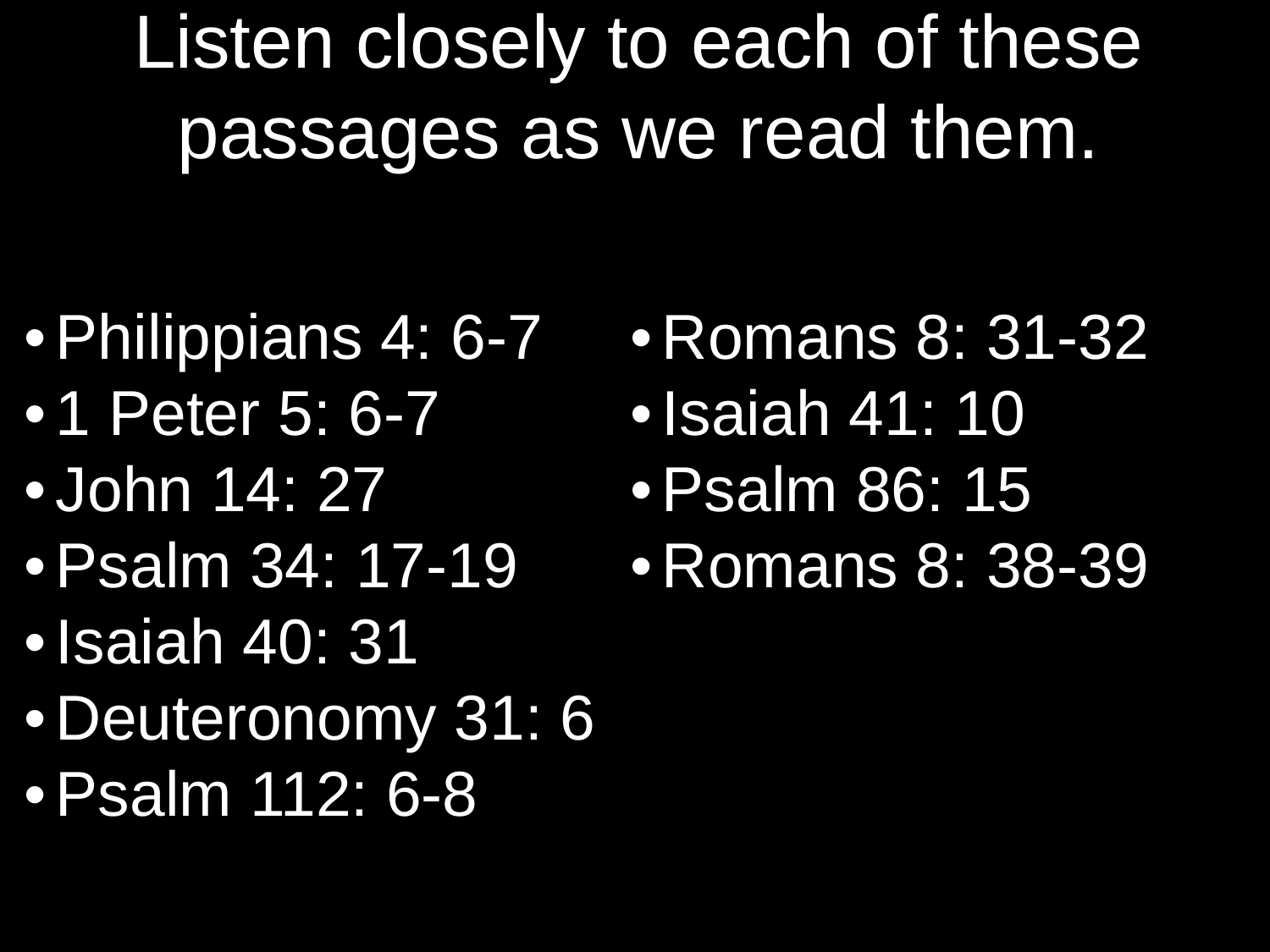If God is good and cares about us, why is there so much pain and suffering in the world?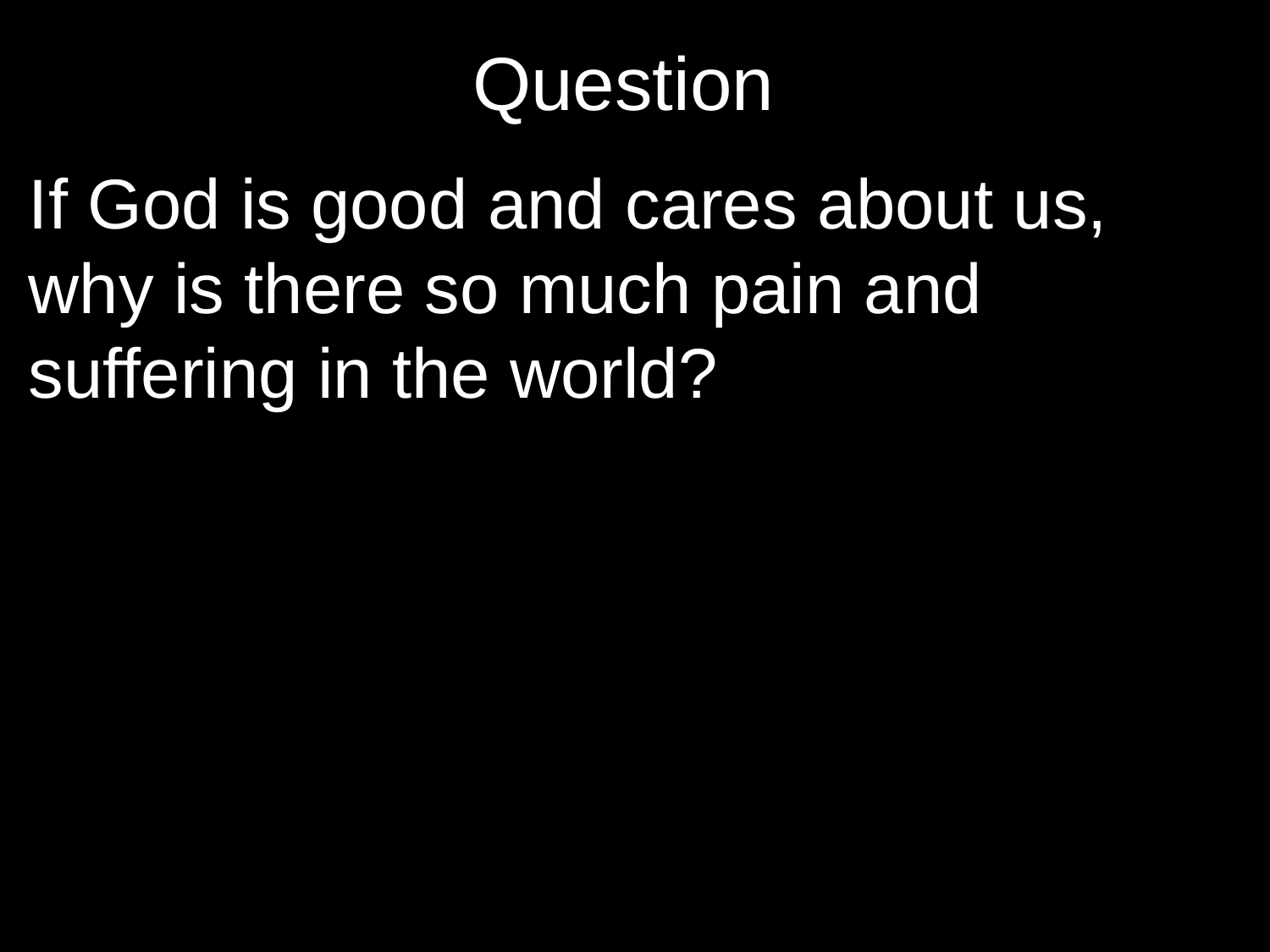#### God's desire for creation

Genesis 1: 31

Who suffered the first pain?

Genesis 3: 8

The first pain felt on God's creation was rejection felt by God because of our sin.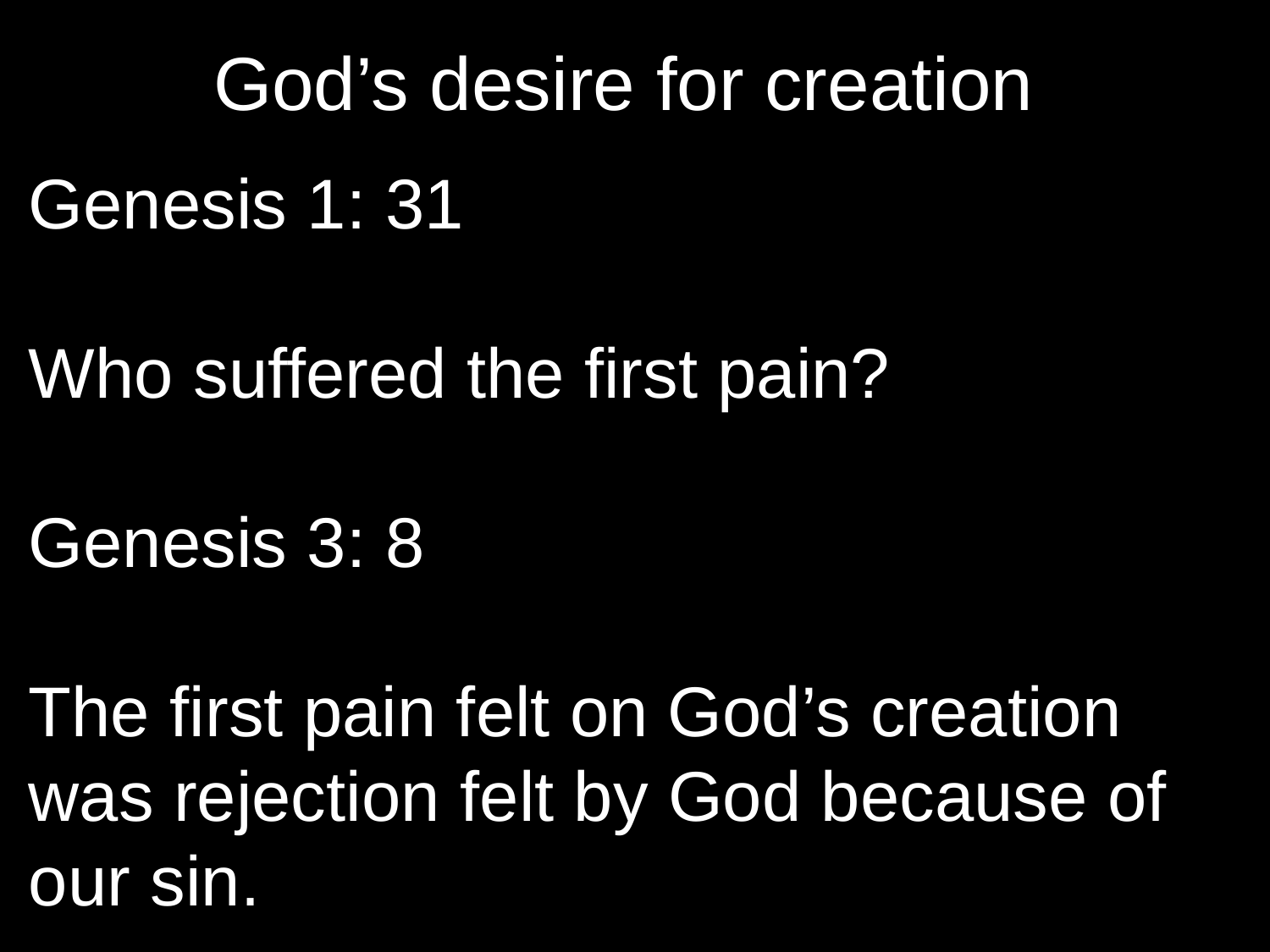Death isn't a natural part of God's world; it's actually an intruder and an enemy

- 1 Corinthians 15:26
- It is because of Adam's sin that we suffer from death
- **Romans 5:12**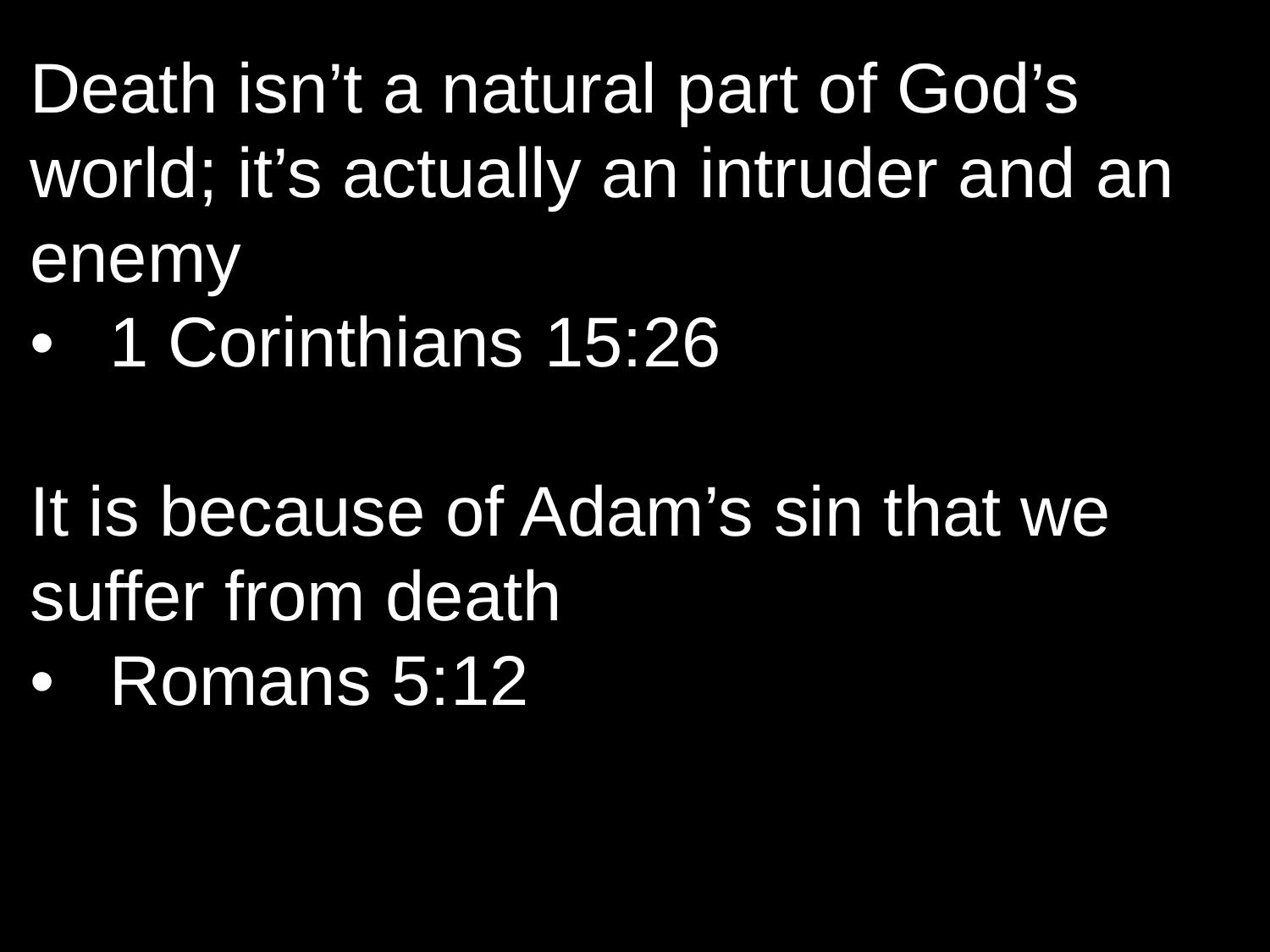#### In fact, because of sin the whole world is broken

• Romans 8:22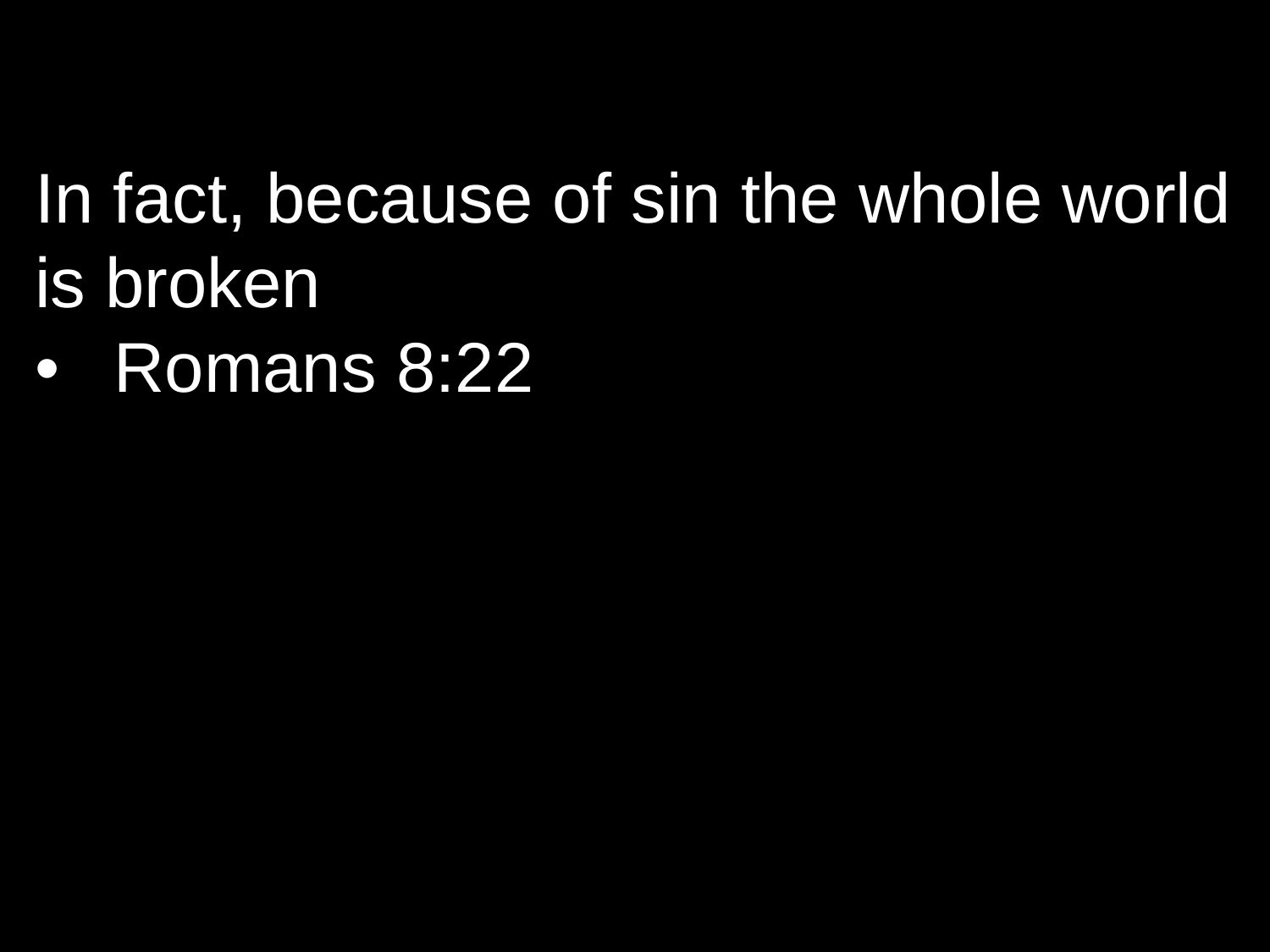God isn't responsible for the death, suffering, pain, disease, and brokenness we see around us. We are responsible for it because of our sin. The "problem of pain" doesn't rest on God, it rests squarely on the shoulders of sinful mankind in rebellion against their Creator.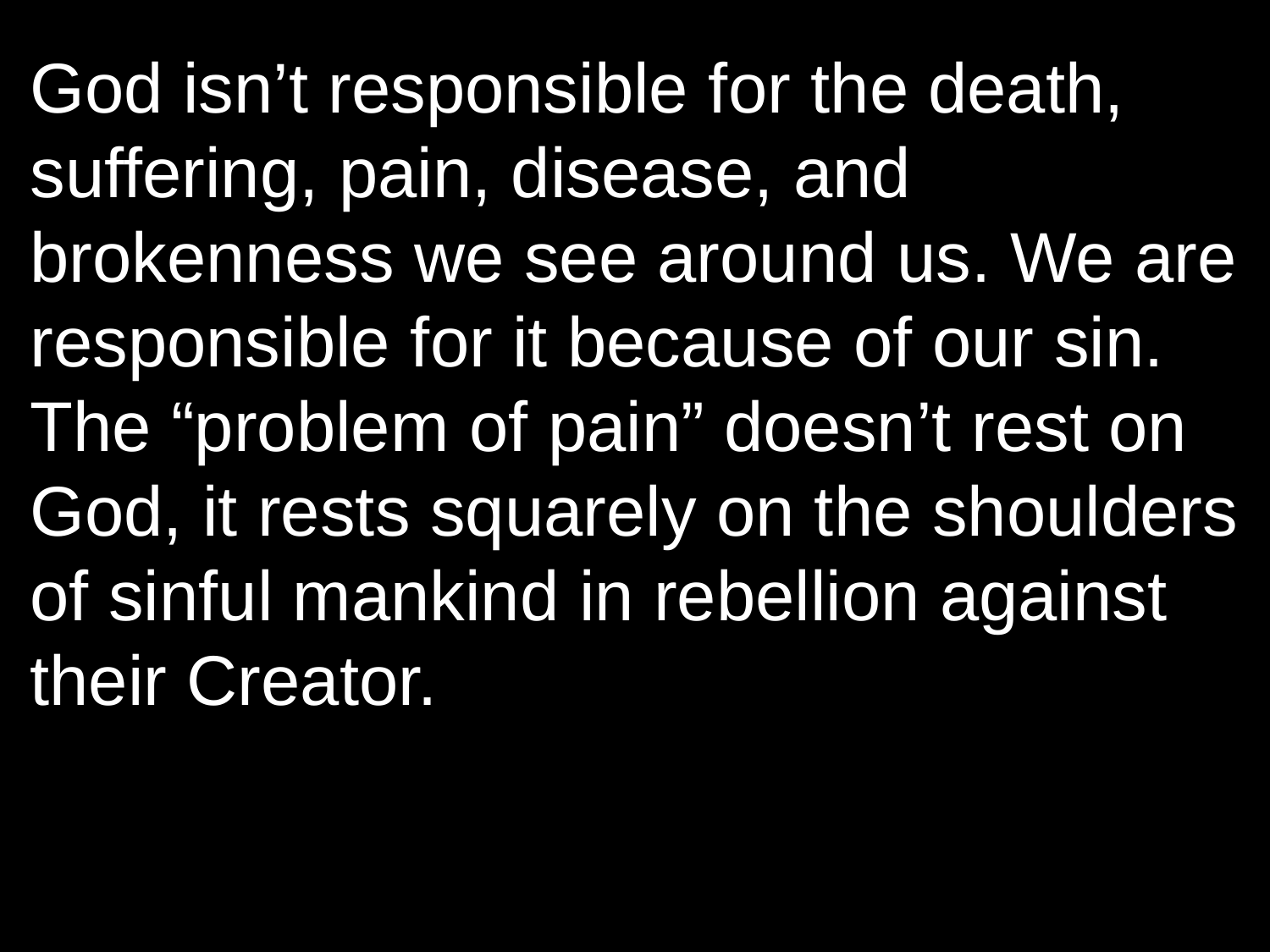God knows we brought his on ourselves, but in his love He provides a way out:

John 16: 33 John 3: 16 Revelation 21: 4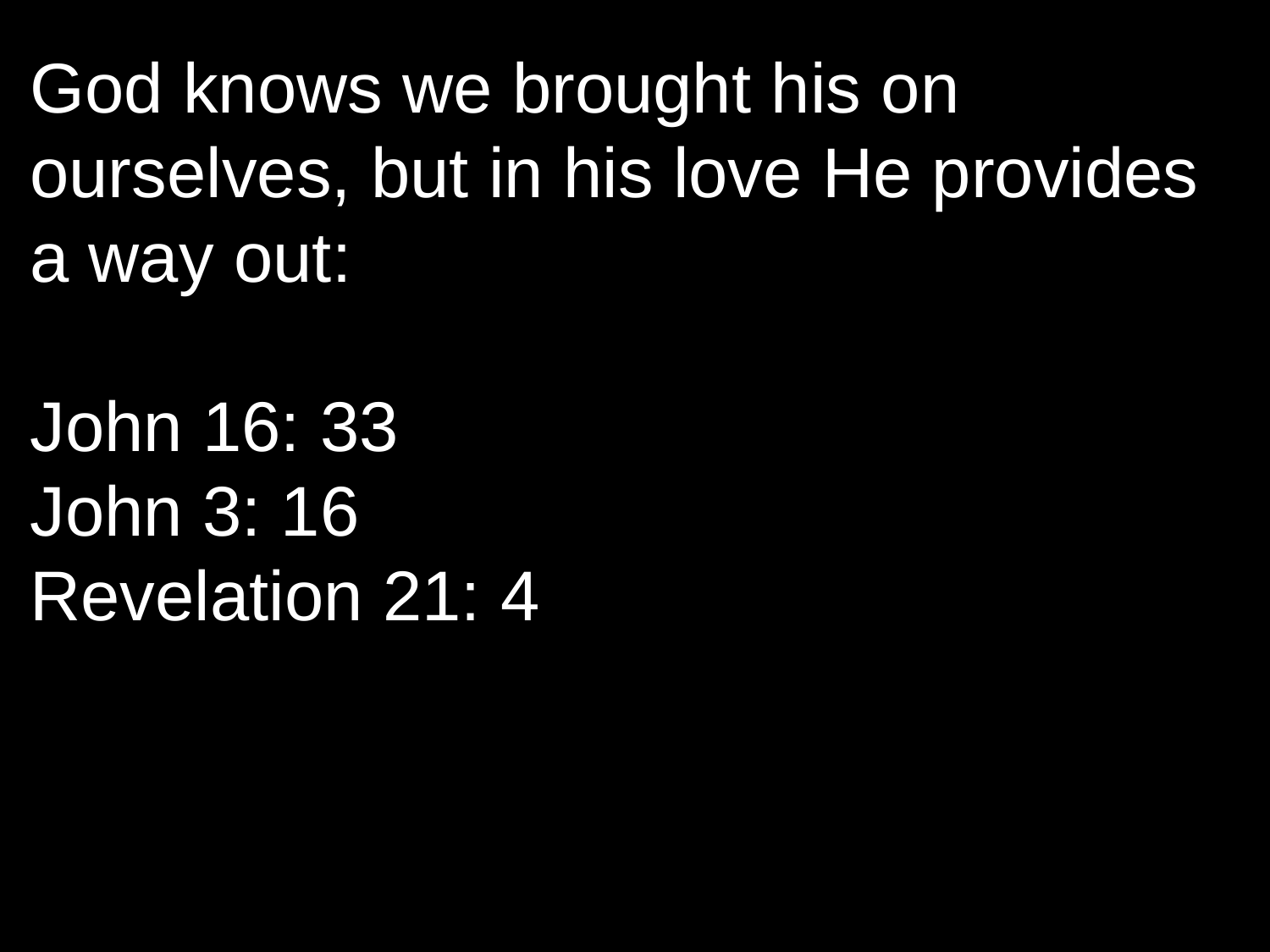How does believing that God cares about you and knowing He is near and is involved in your life and has a plan for you affect the way you live?